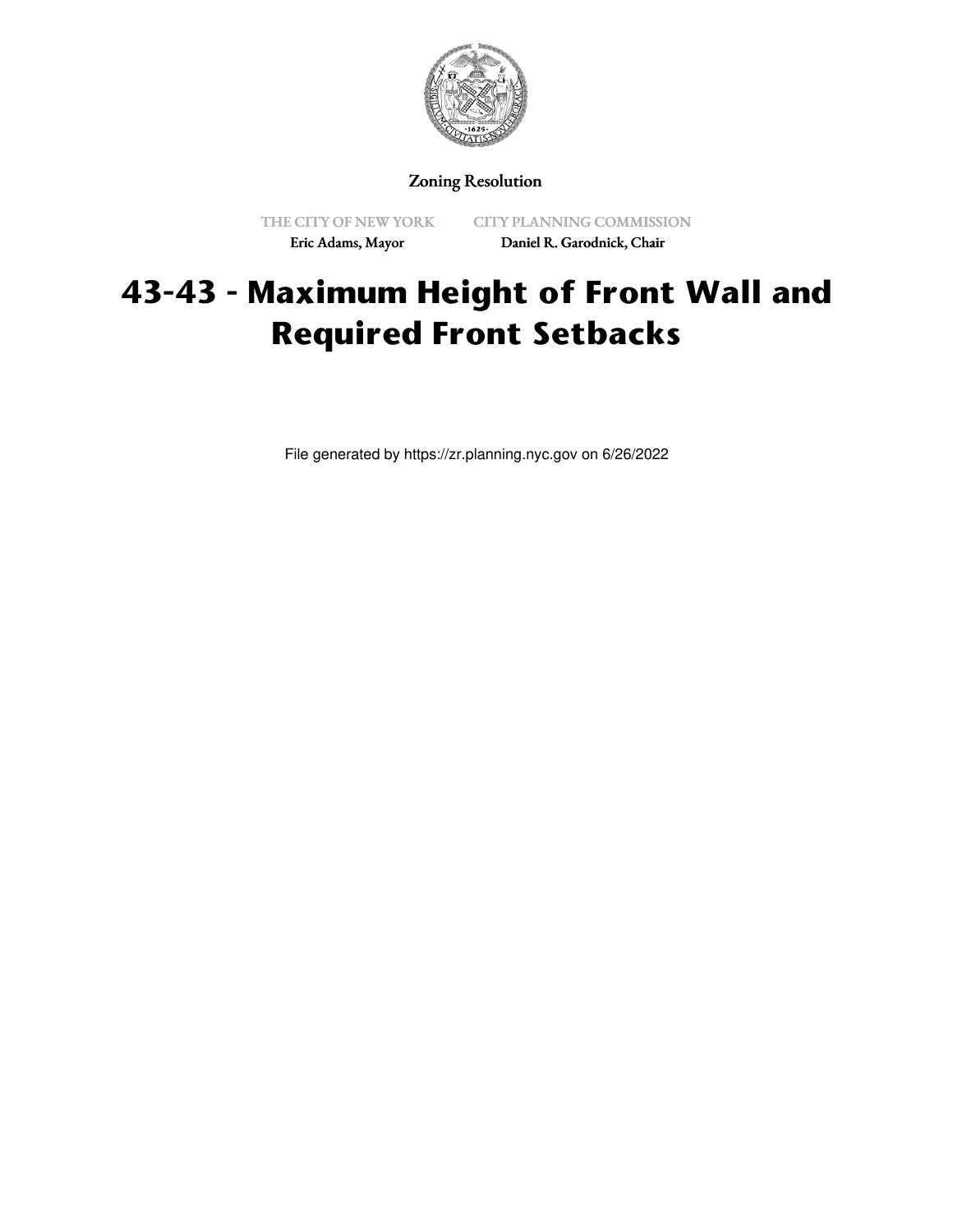## **43-43 - Maximum Height of Front Wall and Required Front Setbacks**

LAST AMENDED 9/21/2011

## M1 M2 M3

In all districts, as indicated, if the front wall or any other portion of a #building or other structure# is located at the #street line# or within the #initial setback distance# as set forth in the table in this Section, the height of such front wall or other portion of a #building or other structure#, except as otherwise set forth in this Section, shall not exceed the maximum height above #curb level# set forth in the table. Above such maximum height and beyond the #initial setback distance#, the #building or other structure# shall not penetrate the #sky exposure plane# set forth in the table.

The regulations of this Section shall apply, except as otherwise provided in Sections 43-42 (Permitted Obstructions), 43-44 (Alternate Front Setbacks) or 43-45 (Tower Regulations). In M1-1 Districts, for #community facility buildings#, the maximum height of a front wall shall be 35 feet or three #stories#, whichever is less, and the height above the #street line# shall be 35 feet, and in M1-4 Districts, for #community facility buildings#, the maximum height of a front wall shall be 60 feet or six #stories#, whichever is less.

For #zoning lots# in M1-6 Districts that are both within 100 feet of the western #street line# of Seventh Avenue and between West 28th and West 30th Streets in the Borough of Manhattan, the following #street wall# regulations shall apply to #street# frontages not occupied by a #public plaza#. The #street wall# of a #building# shall be located on the #street line# and extend along the entire #street# frontage of the #zoning lot# up to a minimum height of 125 feet or the height of the #building#, whichever is less, and a maximum height of 150 feet. Above a height of 150 feet, no portion of a #building# may penetrate a #sky exposure plane# except for towers, pursuant to Section 43-45. The #sky exposure plane# shall begin at a height of 150 feet above the #street line# and rise over the #zoning lot# at a slope of 5.6 feet of vertical distance for each foot of horizontal distance on a #wide street#, and at a slope of 2.7 feet of vertical distance for each foot of horizontal distance on a #narrow street#. The provisions of Section 43-44 shall not apply. On the ground floor, recesses shall be permitted where required to provide access to the #building#, provided such recesses do not exceed three feet in depth as measured from the #street line#. Above the level of the second #story#, up to 30 percent of the #aggregate width of street walls# may be recessed beyond the #street line#. However, no recesses shall be permitted within 20 feet of an adjacent #building# and within 30 feet of the intersection of two #street lines#.

| #Initial Setback<br>Distance# |                     | Maximum<br>Height of a<br>Front Wall, or<br>other Portion<br>of a<br>#Building or<br>other<br>structure# | #Sky Exposure Plane#                              |                                                                                                          |                               |                             |                               |
|-------------------------------|---------------------|----------------------------------------------------------------------------------------------------------|---------------------------------------------------|----------------------------------------------------------------------------------------------------------|-------------------------------|-----------------------------|-------------------------------|
| (in feet)                     |                     |                                                                                                          | Height<br>above<br># Street<br>Line#<br>(in feet) | Slope over $\# \text{Zoning}$ Lot# (expressed as a ratio of<br>vertical distance to horizontal distance) |                               |                             |                               |
|                               |                     |                                                                                                          |                                                   | On #Narrow Street#                                                                                       |                               | On #Wide street#            |                               |
| On<br>#Narrow<br>Street#      | On #Wide<br>Street# | within the<br>#Initial Setback<br>Distance#                                                              |                                                   | Vertical<br><b>Distance</b>                                                                              | Horizontal<br><b>Distance</b> | Vertical<br><b>Distance</b> | Horizontal<br><b>Distance</b> |
| Within M1-1 Districts         |                     |                                                                                                          |                                                   |                                                                                                          |                               |                             |                               |

## MAXIMUM HEIGHT OF FRONT WALL AND REQUIRED FRONT SETBACKS